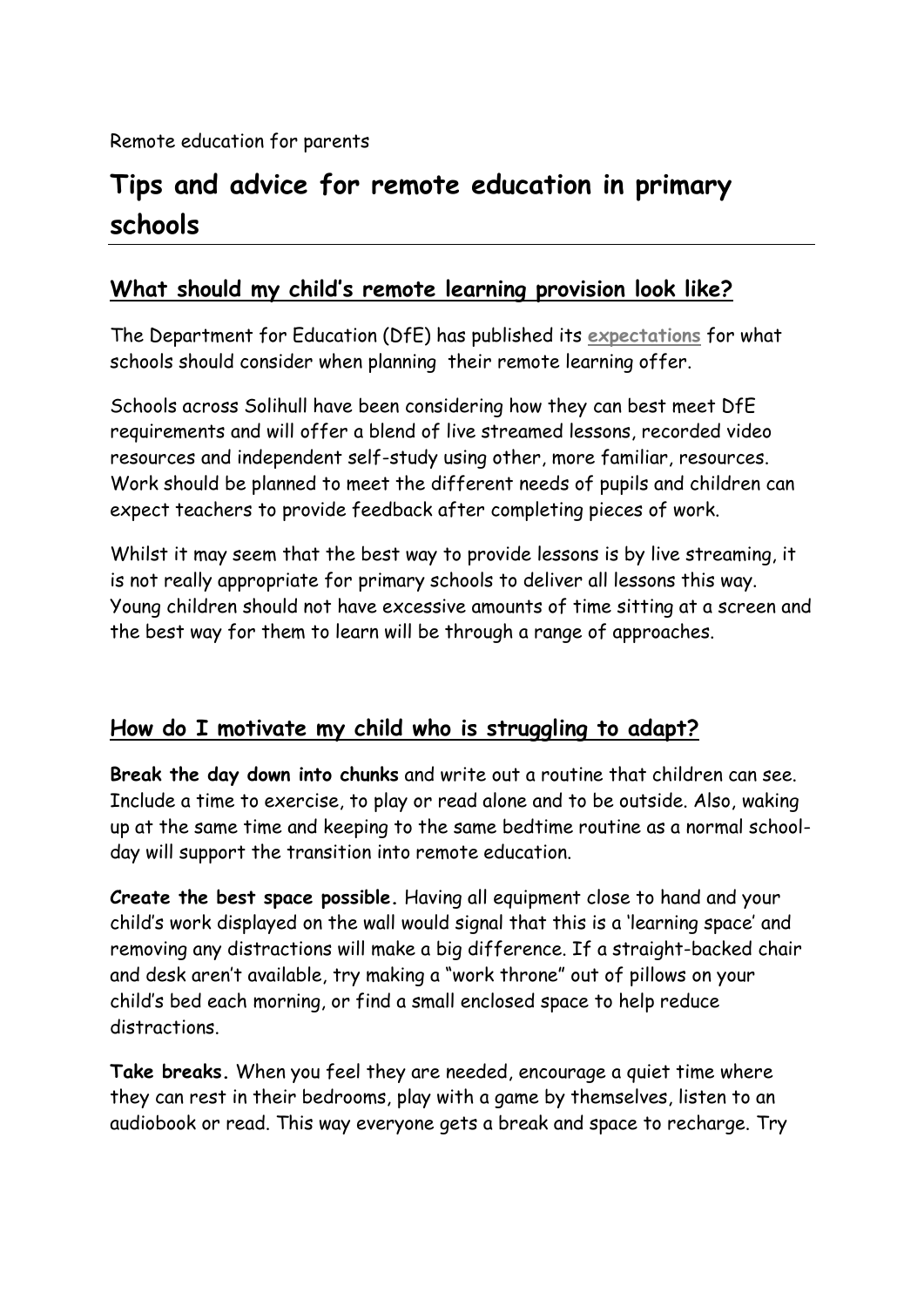having a selection of healthy snacks out on the kitchen table so a child can help themselves to a snack after a lesson ends.

**Stay positive.** Children look to their parents to figure out how to react to new or intimidating situations. If their parent seems sceptical or defeated, then they're likely to follow suit. Staying as positive about remote education as you can will help your child to maintain a 'can do' attitude to the tasks set.

#### **What can I do to reduce screen-time?**

**Make it practical.** If you have been set a task to add numbers up to twenty, children can go outside and find twenty leaves to use for their calculations. If the task is to write a diary entry as Harry Potter, you could pretend to be wizards around your house to get those imaginations fired up. If spelling is a task, how about getting messy with some finger painting or shaving foam? This will help your child 'unlock' more ideas and extend the learning over a longer time period.

## **My child completes the tasks quickly is then bored. What do I do?**

**Use what you already have.** Supplement the activities set by the teacher with other tasks that can be completed more regularly. Read the next chapter of their home-reading book, spend time writing out that tricky 7x table and coming up with ways to memorise it, ask your child to record a message to their teacher explaining their understanding of the task, complete an exercise routine based around the task or create a poster or set of instructions to teach somebody else the skill.

#### **How do I keep my child safe online?**

Guidance can be found on the National Online Safety website. Some of the advice is to:

- Ensure they are using the school's communication channels.
- Familiarise yourself with the relevant school policies.
- Monitor your child's communication and online activity.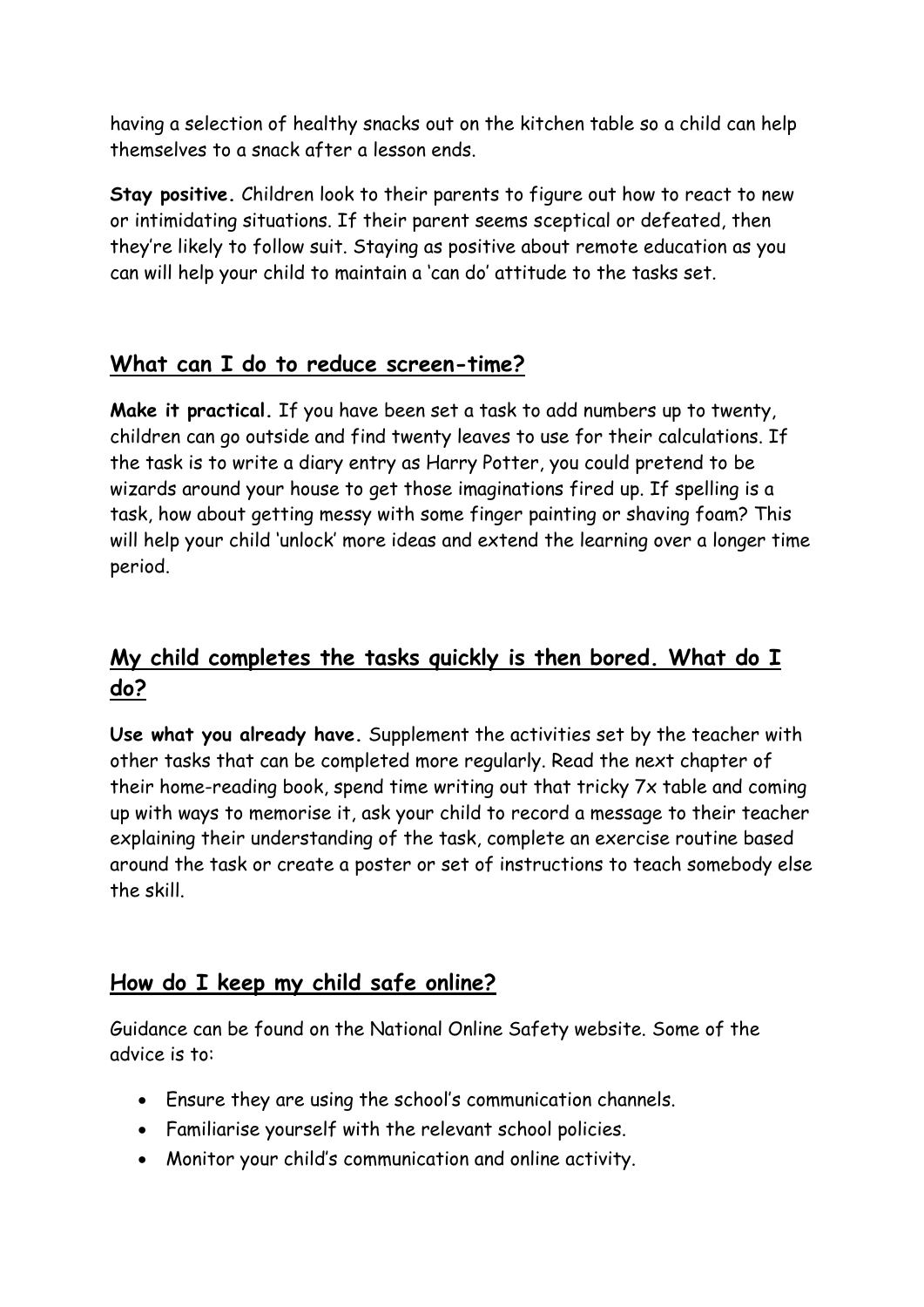Implement safety controls and privacy restrictions on apps and software.

#### **The adults at home are all working, what do we do?**

**Make the teacher aware.** They may be able to offer your child additional support or adapt the task to be more independent.

**Be flexible.** If the working day is more difficult, prioritise which remote education tasks you think will need adult support. Could one of these be completed first thing in the morning or once the working day has finished?

## **I have three children who are all being educated remotely – what do I do?**

**Prioritise and strip back.** Look at the tasks your children have been set. Which of those are going to need your support and which can be done independently? Can the tasks be arranged in a way that one or two children can be completing independent tasks allowing you one-to-one time with the other?

**Combine activities.** Are any of the different children's tasks similar, for example both writing a different diary entry? Could these be combined into the same activity to be completed as a whole family? Bringing everyone together for a shared task can be an effective way to work around everybody's wants and needs and creates a sense of togetherness.

## **We don't have a printer, so how do we complete these worksheets?**

**Use what you have at hand**. A pen and paper will be all you need for most tasks. Once children have watched or read through the instructions, you can either keep the tasks displayed on the screen or write these down for the child to follow.

The worksheets are there as a guide, but teachers fully understand that fewer and fewer people have a printer nowadays. Either display the worksheet on the screen to work from, or you could use it as a guide to create a similar sheet on a piece of paper.